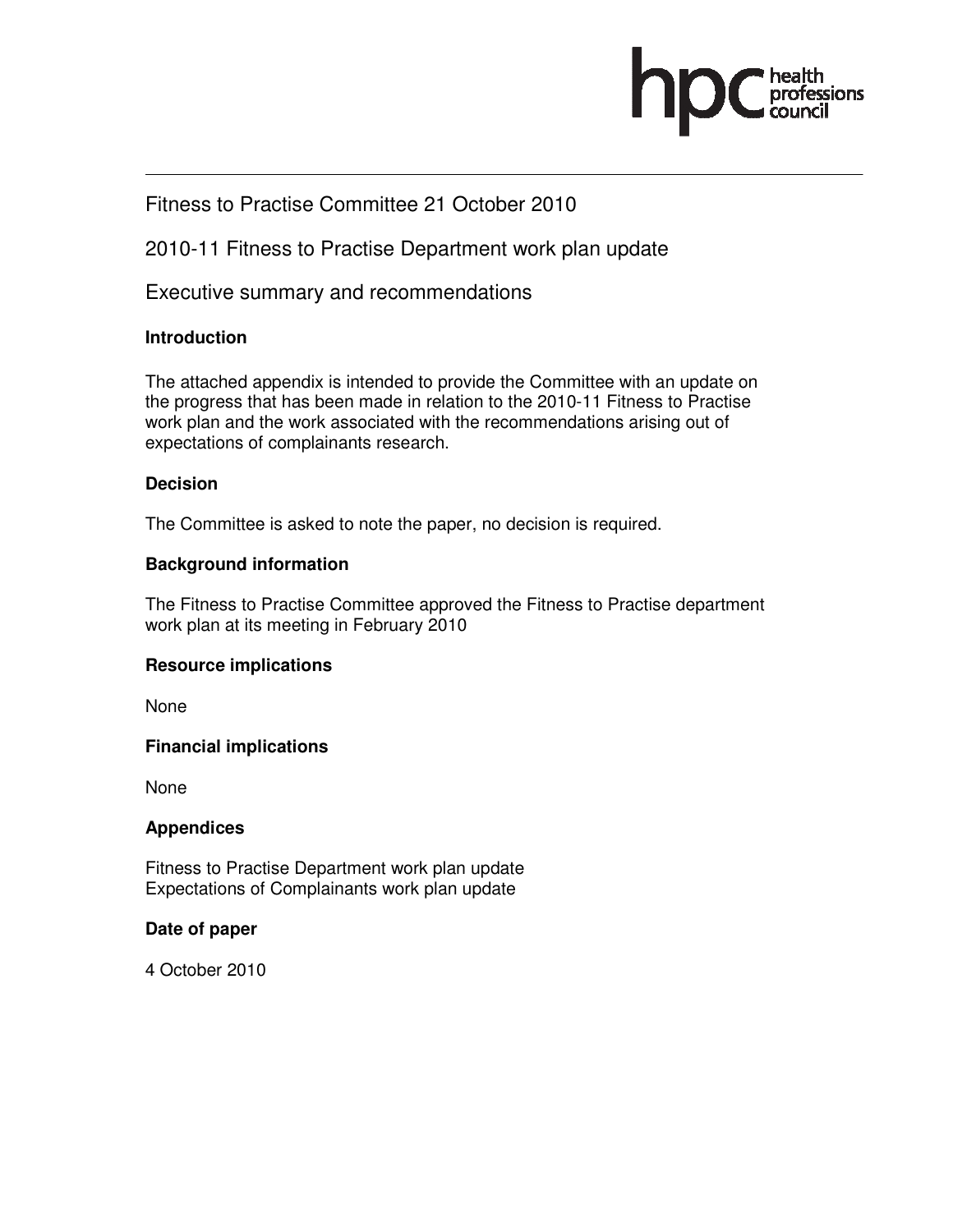

## **Fitness to Practise work plan update 2010-11**

### **Ensure accessibility and improve communication and information provision**

| <b>Activity</b>                                    | <b>Start date</b> | End date          | <b>Progress report</b>                                                                                                                                                                                                                                                                                                                                                                                                                                        |
|----------------------------------------------------|-------------------|-------------------|---------------------------------------------------------------------------------------------------------------------------------------------------------------------------------------------------------------------------------------------------------------------------------------------------------------------------------------------------------------------------------------------------------------------------------------------------------------|
| Expectations of<br>Complainants                    | April 2010        | December<br>2010  | See separate appendix                                                                                                                                                                                                                                                                                                                                                                                                                                         |
| <b>Fitness to Practise</b><br><b>Annual Report</b> | April 2010        | September<br>2010 | The annual report was published on 14 September 2010                                                                                                                                                                                                                                                                                                                                                                                                          |
| <b>Practice Notes</b>                              | Ongoing           | Ongoing           | The Council approved new and updated practice notes on the<br>following topics at its meeting in July 2010.<br>Review of Striking Off Orders: New Evidence and Article<br>30(7)<br><b>Conducting Hearings in Private</b><br>Finding that Fitness to Practise is "Impaired"<br><b>Case Management and Directions</b><br>Hearing venues<br>The Fitness to Practise Committee will be asked to consider at its<br>October 2010 new or updated practice notes on: |

| Date       | Ver. | Dept/Cmte        | Type<br>Doc | Title                              | <b>Status</b> | Int.<br>Aud. |
|------------|------|------------------|-------------|------------------------------------|---------------|--------------|
| 2009-01-08 | а    | F <sub>2</sub> P | STRAT       | Fitness to Practise Workplan 2009- | Draft         | Internal     |
|            |      |                  |             | 10                                 | DD: None      | RD: None     |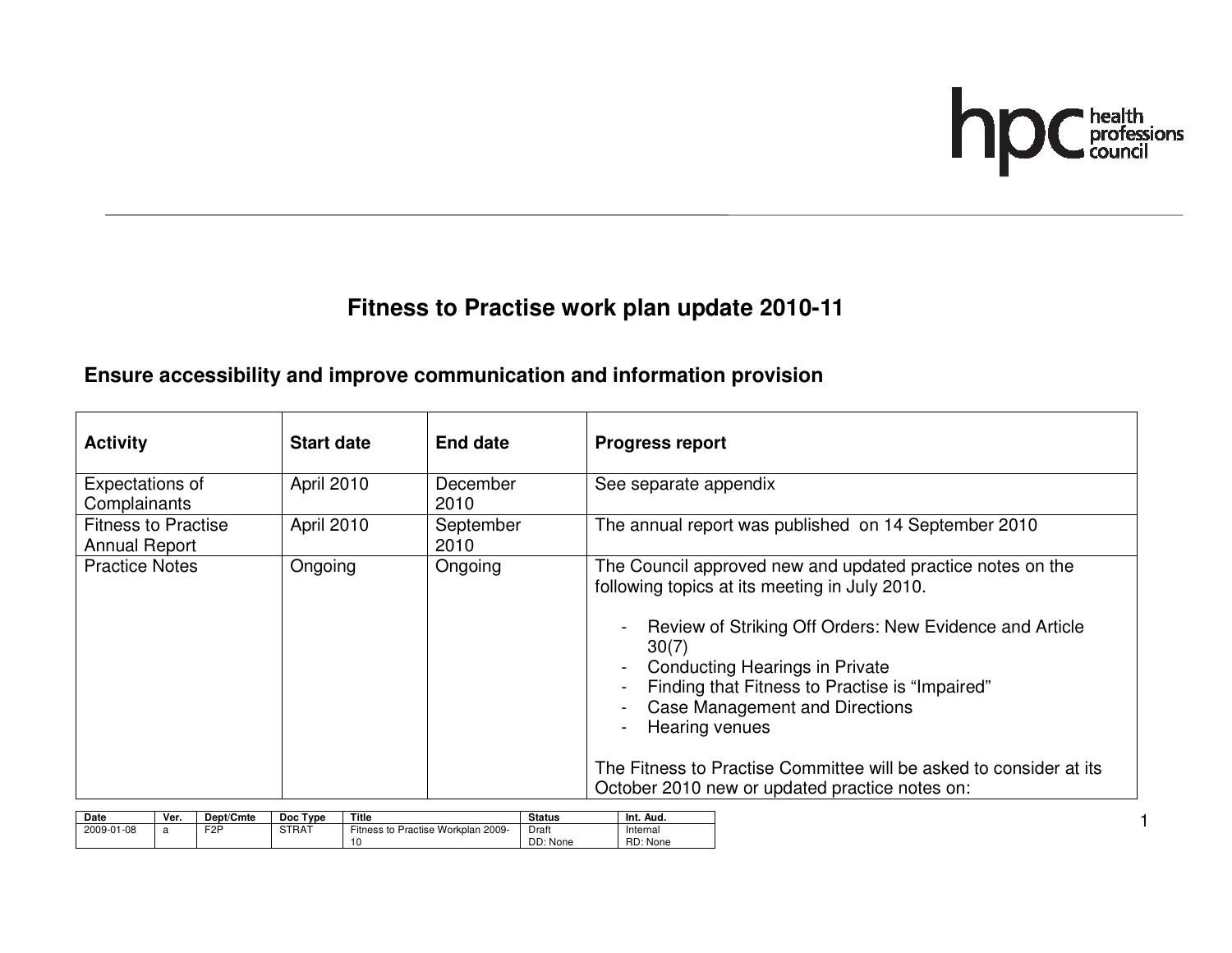|                                  |                   |                   | Discontinuance<br>Misuse of the HPC Collective mark<br>Assessors and Expert witnesses                                                                                                                                            |
|----------------------------------|-------------------|-------------------|----------------------------------------------------------------------------------------------------------------------------------------------------------------------------------------------------------------------------------|
| <b>Standard Letters review</b>   | <b>April 2010</b> | <b>July 2010</b>  | A review of the standard letters used by the FTP department was<br>undertaken over the course of the summer. A number of letters have<br>been updated, created and as part of the Case Management system<br>project, renamed.    |
| Attendance at Employer<br>Events | December 2010     | <b>March 2010</b> | Employer events are expected to take place in February 2011.<br>Members of the department have attended a range of other events.<br>FTP provide 16 days of employee time to other events and<br>exhibitions attended by the HPC. |

## **Effective Management and Development of Legislative and New Operational requirements**

| <b>Activity</b>                                           | <b>Start date</b> | <b>End date</b> | <b>Progress report</b>                                                                                                                                                                                                                                                                |
|-----------------------------------------------------------|-------------------|-----------------|---------------------------------------------------------------------------------------------------------------------------------------------------------------------------------------------------------------------------------------------------------------------------------------|
| Implementation of<br>Integrated case<br>management system | <b>March 2010</b> | September 2011  | See separate paper on FTP Committee agenda for October 2010                                                                                                                                                                                                                           |
| Transfer of the Hearing<br><b>Aid Council</b>             | April 2010        |                 | The transfer of the regulatory responsibility from the Hearing Aid<br>Council took place as expected on 1 April 2010.                                                                                                                                                                 |
|                                                           |                   |                 | Eleven cases were transferred to the HPC. Eight of those cases<br>were within the remit of the Conduct and Competence Committee,<br>Two had not yet been considered by an Investigating Committee and<br>one case where the HPC equivalent of a suspension order had been<br>imposed. |
|                                                           |                   |                 | Between April and July 2010 12 new allegations/enguiries were                                                                                                                                                                                                                         |

| Date       | Ver. | Dept/Cmte        | Type<br><b>Doc</b> | Title                                 | <b>Status</b> | Int.<br>Aud.  |
|------------|------|------------------|--------------------|---------------------------------------|---------------|---------------|
| 2009-01-08 | a    | F <sub>2</sub> P | <b>STRAT</b>       | Fitness to<br>Practise Workplan 2009- | Draft         | Internal      |
|            |      |                  |                    |                                       | DD: None      | RD:<br>: None |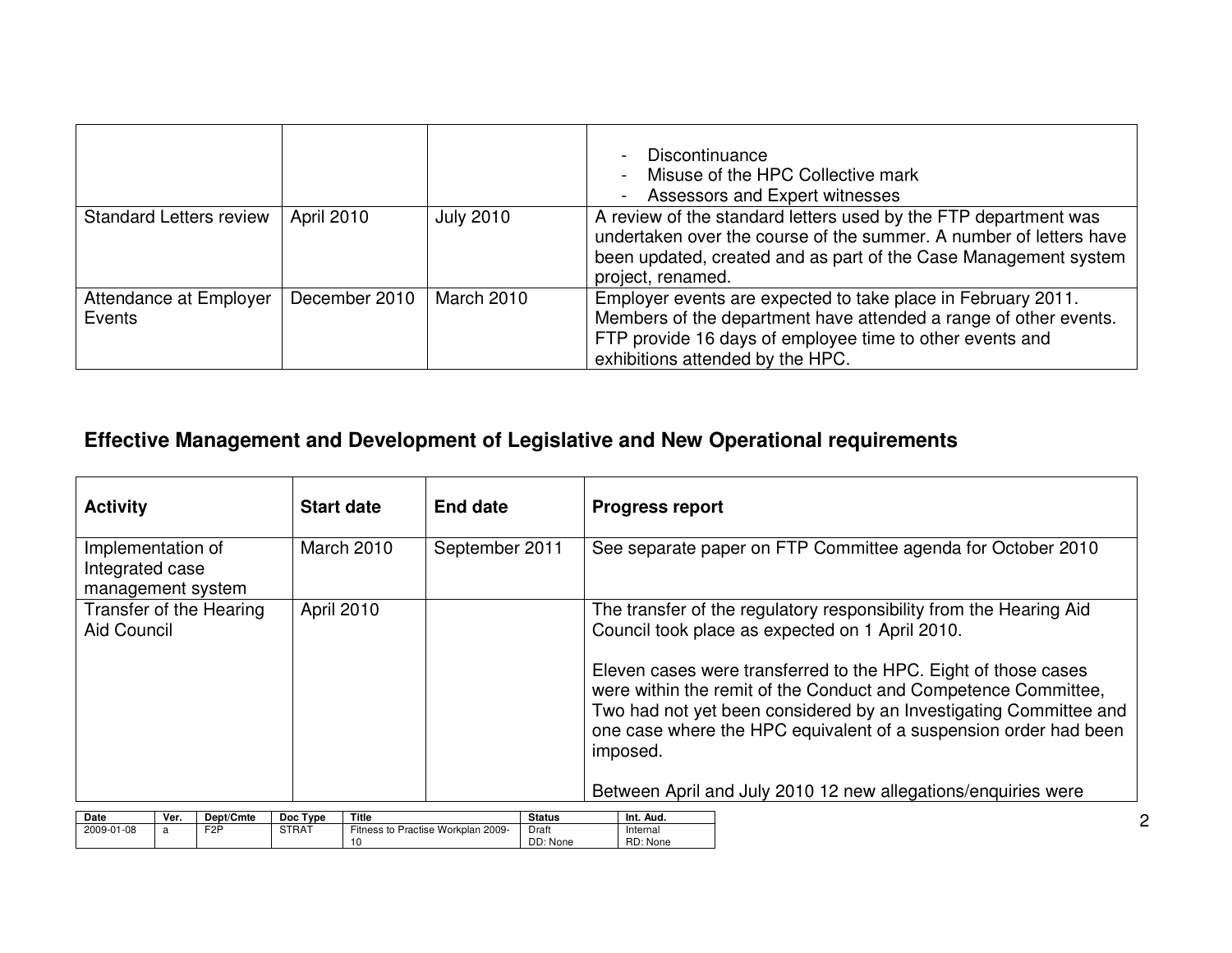|                                                                                                                                                        |            |                  | received regarding Hearing Aid Dispensers. 56 per cent of those<br>cases were from members of the public                                                                                                                                                                                                                              |
|--------------------------------------------------------------------------------------------------------------------------------------------------------|------------|------------------|---------------------------------------------------------------------------------------------------------------------------------------------------------------------------------------------------------------------------------------------------------------------------------------------------------------------------------------|
|                                                                                                                                                        |            |                  | There has been 0 complaints about misuse of title and 1 about<br>misuse of function. This amounts to 2 per cent of the total number of<br>complaints received between April and July 2010.                                                                                                                                            |
| Implementation of the<br>requirements of the<br>Protection of Vulnerable<br>Groups and<br>Safeguarding Vulnerable<br>Groups Act                        | April 2010 |                  | See separate paper on FTP Committee agenda for October 210                                                                                                                                                                                                                                                                            |
| Review the approach the<br>FTP team take towards<br>Freedom of Information<br>Act and Data Protection<br>Act requests including<br>evidence management | April 2010 | <b>July 2010</b> | Work is ongoing in this area                                                                                                                                                                                                                                                                                                          |
| Partner systems review                                                                                                                                 | April 2010 | December 2010    | This project has been put on hold                                                                                                                                                                                                                                                                                                     |
| Revalidation                                                                                                                                           | Ongoing    | Ongoing          | Data has been provided to the Policy team about fitness to practise<br>cases where the case was well founded. This included data about<br>profession, date of birth, gender, route to registration, location of the<br>incident and employment status. The Policy Team are working on<br>the analysis of this data with a consultant. |

| Date       | Ver. | Dept/Cmte        | Doc Type     | Title                                 | <b>Status</b> | Int.<br>Aud. |
|------------|------|------------------|--------------|---------------------------------------|---------------|--------------|
| 2009-01-08 |      | F <sub>2</sub> P | <b>STRAT</b> | Fitness to Practise Workplan<br>2009- | Draft         | Internal     |
|            |      |                  |              | $\overline{a}$                        | DD: None      | RD: None     |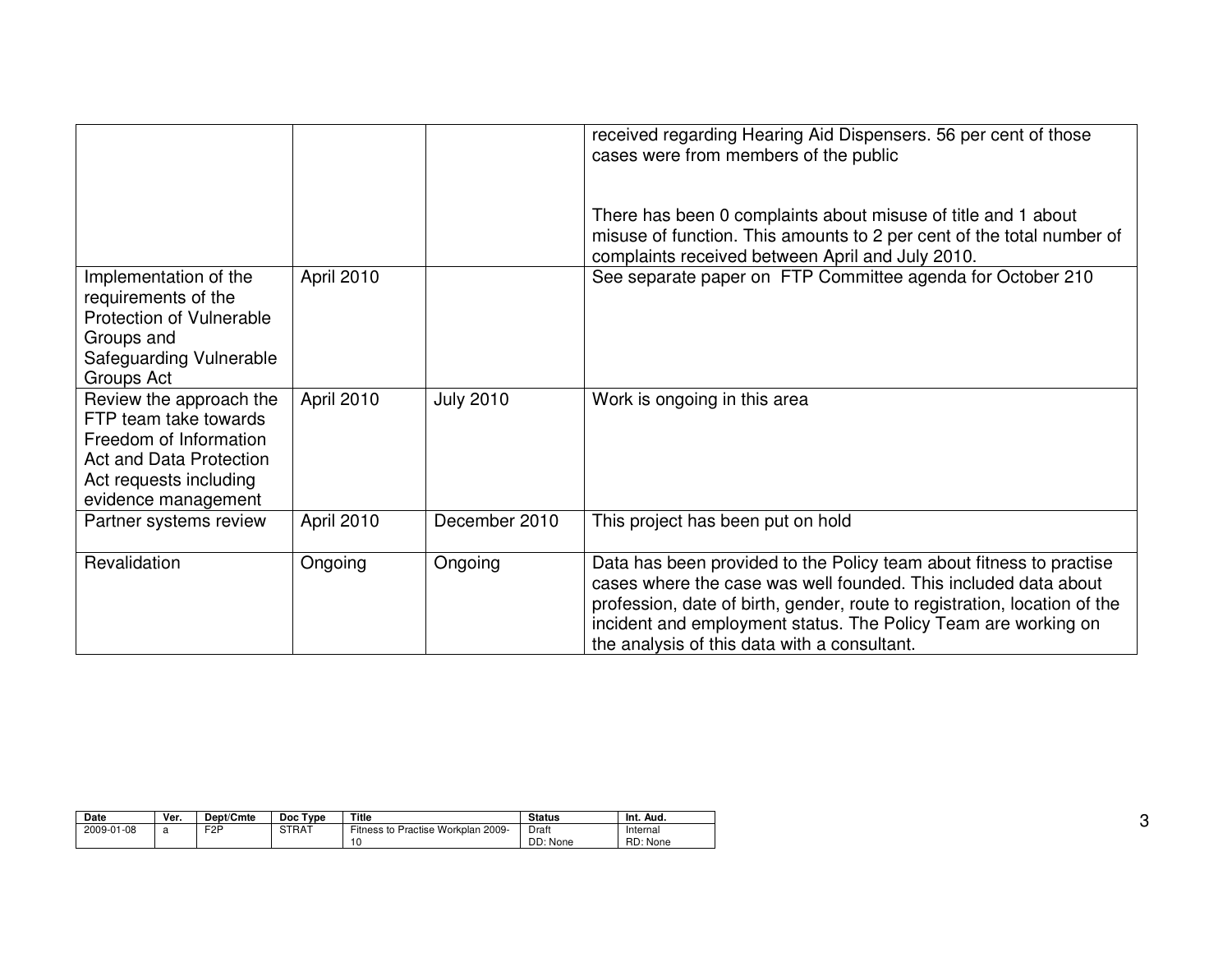## **Consistent and effective decision making**

| <b>Activity</b>                                                                                                     | <b>Start date</b>        | <b>End date</b>                                         | <b>Progress report</b>                                                                                                                                                                                                                                                                                                                                                                                                                                                                        |
|---------------------------------------------------------------------------------------------------------------------|--------------------------|---------------------------------------------------------|-----------------------------------------------------------------------------------------------------------------------------------------------------------------------------------------------------------------------------------------------------------------------------------------------------------------------------------------------------------------------------------------------------------------------------------------------------------------------------------------------|
| Work with the partner<br>department to review the<br>appraisal system used for<br>panel members and<br>panel chairs | April 2010               | April 20111                                             | Work on the appraisal tool was undertaken during August with the<br>Partner department. The tool is now formatted in the same manner<br>as the Education Partner appraisal tool. Appraisal themes have<br>been reviewed and refreshed and the new form is now in use for<br>future appraisals.                                                                                                                                                                                                |
| Panel Chair, Legal<br><b>Assessor and Panel</b><br>Member review and<br>training days                               | Ongoing                  | Ongoing                                                 | Training for new partners and refresher training for existing partners<br>has continued to take place. Training for new legal assessors took<br>place in May 2010 with a review day for all legal assessors<br>scheduled to take place in October 2010. Refresher training for panel<br>chairs took place in April 2010. 45 partners have now received the<br>second cycle of refresher training (over two sessions) with the<br>remainder scheduled to receive it over the course of 2010-11 |
| Monitor updates in<br>regulatory law                                                                                | Ongoing                  | Ongoing                                                 | We continually monitor this to ensure changes are appropriately<br>reflected in all of our documents. We also provide feedback from this<br>to the legal assessors,                                                                                                                                                                                                                                                                                                                           |
| Quarterly newsletter for<br>fitness to practise<br>partners                                                         | April 2010               | March 2011                                              | A quarterly newsletter continues to be circulated to all FTP partners<br>raising a range of issues, updates and areas of learning                                                                                                                                                                                                                                                                                                                                                             |
| <b>CHRE</b> learning points                                                                                         | Ongoing                  | Ongoing                                                 | As and when they are received, CHRE learning points (as<br>appropriate) are provided in the FTP newsletter. A separate paper is<br>on the FTP Committee agenda on the action that has been taken in<br>relation to the recommendations from CHRE's audit of the initial<br>stages of HPC's FTP processes.                                                                                                                                                                                     |
| Qualitative review of                                                                                               | Ongoing                  | Ongoing                                                 | There is a paper on this subject on the FTP Committee agenda for                                                                                                                                                                                                                                                                                                                                                                                                                              |
| decisions<br>Implement mechanisms                                                                                   | Ongoing                  | Ongoing                                                 | October 2010<br>There is a paper on this subject on the FTP Committee agenda for                                                                                                                                                                                                                                                                                                                                                                                                              |
| Date<br>Dept/Cmte<br>Ver.                                                                                           | Doc Type<br><b>Title</b> | <b>Status</b>                                           | Int. Aud.                                                                                                                                                                                                                                                                                                                                                                                                                                                                                     |
| 2009-01-08<br>F <sub>2</sub> P<br>a                                                                                 | <b>STRAT</b><br>10       | Fitness to Practise Workplan 2009-<br>Draft<br>DD: None | Internal<br>RD: None                                                                                                                                                                                                                                                                                                                                                                                                                                                                          |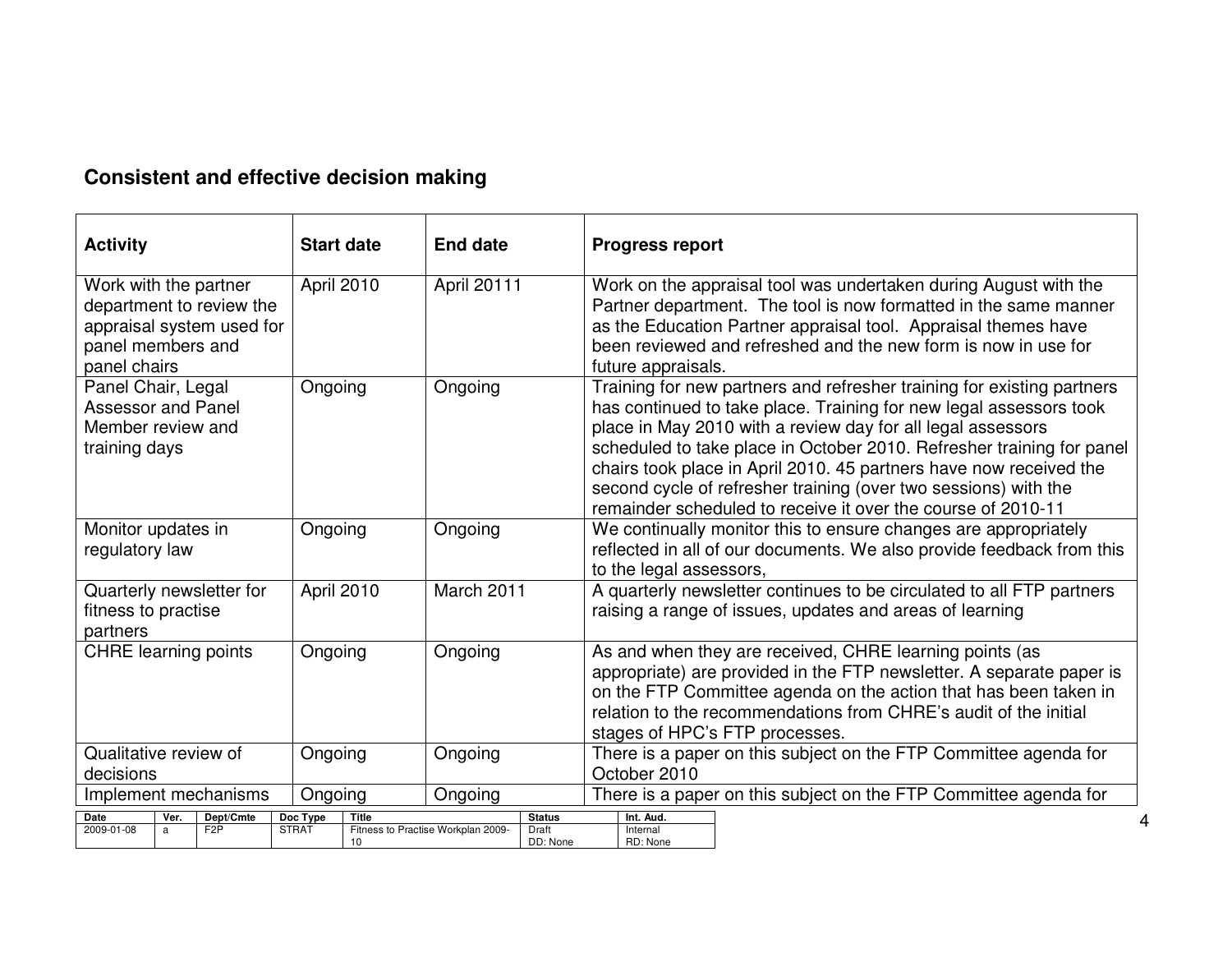| I to quality<br><sup>,</sup> control |  | 2010<br>ח≏∩ר<br><sup>ਾ</sup> ਾ00ਜ਼ |
|--------------------------------------|--|------------------------------------|
| decisions                            |  |                                    |

## **Ensure processes and procedures are working to their best effect**

| <b>Activity</b>                                                         | <b>Start date</b> | <b>End date</b> | <b>Progress report</b>                                                                                                                                                                                                                                                                                             |
|-------------------------------------------------------------------------|-------------------|-----------------|--------------------------------------------------------------------------------------------------------------------------------------------------------------------------------------------------------------------------------------------------------------------------------------------------------------------|
| Alternative methods to<br>resolve<br>complaints/disputes                | April 2010        | December 2010   | There is a paper on this subject on the FTP Committee agenda for<br>October 2010                                                                                                                                                                                                                                   |
| Review occupational<br>therapists health<br>declarations                | January 2011      | March 2011      | Work in this area is scheduled to begin in January 2011                                                                                                                                                                                                                                                            |
| Review mechanisms of<br>dealing with drink drive or<br>drug convictions | August 2010       | March 2011      | There is a paper on this subject on the FTP Committee agenda for<br>October 2010                                                                                                                                                                                                                                   |
| Operating guidance and<br>decision making<br>templates                  | Ongoing           | Ongoing         | Operating Guidance on the following subjects have been produced:<br>Joinder<br>Consumer complaints<br>Instructing registrant assessors for ICP<br>Misuse of HPC logo<br>Protection of function offences<br>Attending ICP's<br>Case investigating reports<br>New/updated templates have been produced on<br>Consent |

| Date       | Ver. | Dept/Cmte        | Type<br>Doc | Title                              | <b>Status</b> | Int. Aud. |
|------------|------|------------------|-------------|------------------------------------|---------------|-----------|
| 2009-01-08 |      | F <sub>2</sub> P | STRAT       | Fitness to Practise Workplan 2009- | Draft         | Internal  |
|            |      |                  |             | 10                                 | DD: None      | RD: None  |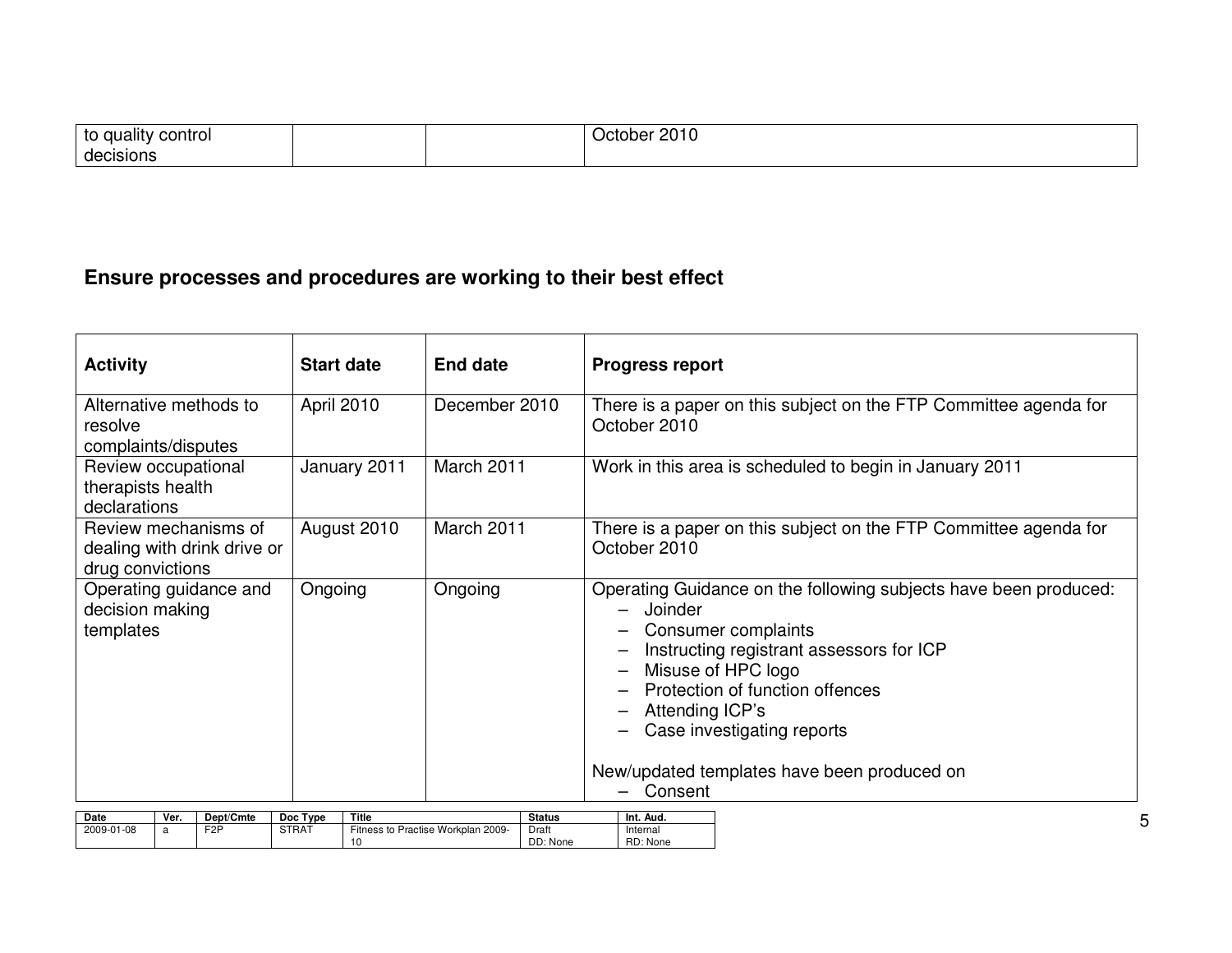| Signposting<br>Taking complaints over the phone<br>Taking complaints in person<br>- Protection of title offences                                             |
|--------------------------------------------------------------------------------------------------------------------------------------------------------------|
| A paper on the revisions made to the Investigating Committee<br>process and paper work is on the FTP Committee agenda for<br>October 2010.                   |
| We are in the middle of reviewing the documentation provided to<br>final hearing panels. This includes the provision of a skeleton<br>argument on all cases. |

## **Ensure Effective Management of Resources**

| <b>Activity</b>                                           | <b>Start date</b> | <b>End date</b>  | <b>Progress report</b>                                                                                                                                                                                                                                                                                                                                                                                                                                                                                        |
|-----------------------------------------------------------|-------------------|------------------|---------------------------------------------------------------------------------------------------------------------------------------------------------------------------------------------------------------------------------------------------------------------------------------------------------------------------------------------------------------------------------------------------------------------------------------------------------------------------------------------------------------|
| Reappointment and<br>Ongoing reappointment<br>of partners | April 2010        | <b>July 2010</b> | FTP partners were required to undergo a reappointments exercise in<br>order for their contracts to be extended (or not). This process was<br>concluded in July 2010. We are reviewing our needs going forward<br>given the requirement in the legislation that FTP partners are<br>appointed for a maximum of 8 years (with the period of appointment<br>for partners appointed before July 2007 to begin in July 2007).<br>11 new legal assessors have been appointed and trained and are<br>now being used. |
|                                                           |                   |                  | Chiropodists and Dietitians Partners were recruited due to                                                                                                                                                                                                                                                                                                                                                                                                                                                    |

| <b>Date</b> | Ver. | Dept/Cmte | Type<br><b>Doc</b> | Title                              | <b>Status</b> | Int.<br>Aud. |
|-------------|------|-----------|--------------------|------------------------------------|---------------|--------------|
| 2009-01-08  | a    | F2P       | <b>STRAT</b>       | Fitness to Practise Workplan 2009- | Draft         | Internal     |
|             |      |           |                    |                                    | DD: None      | RD: None     |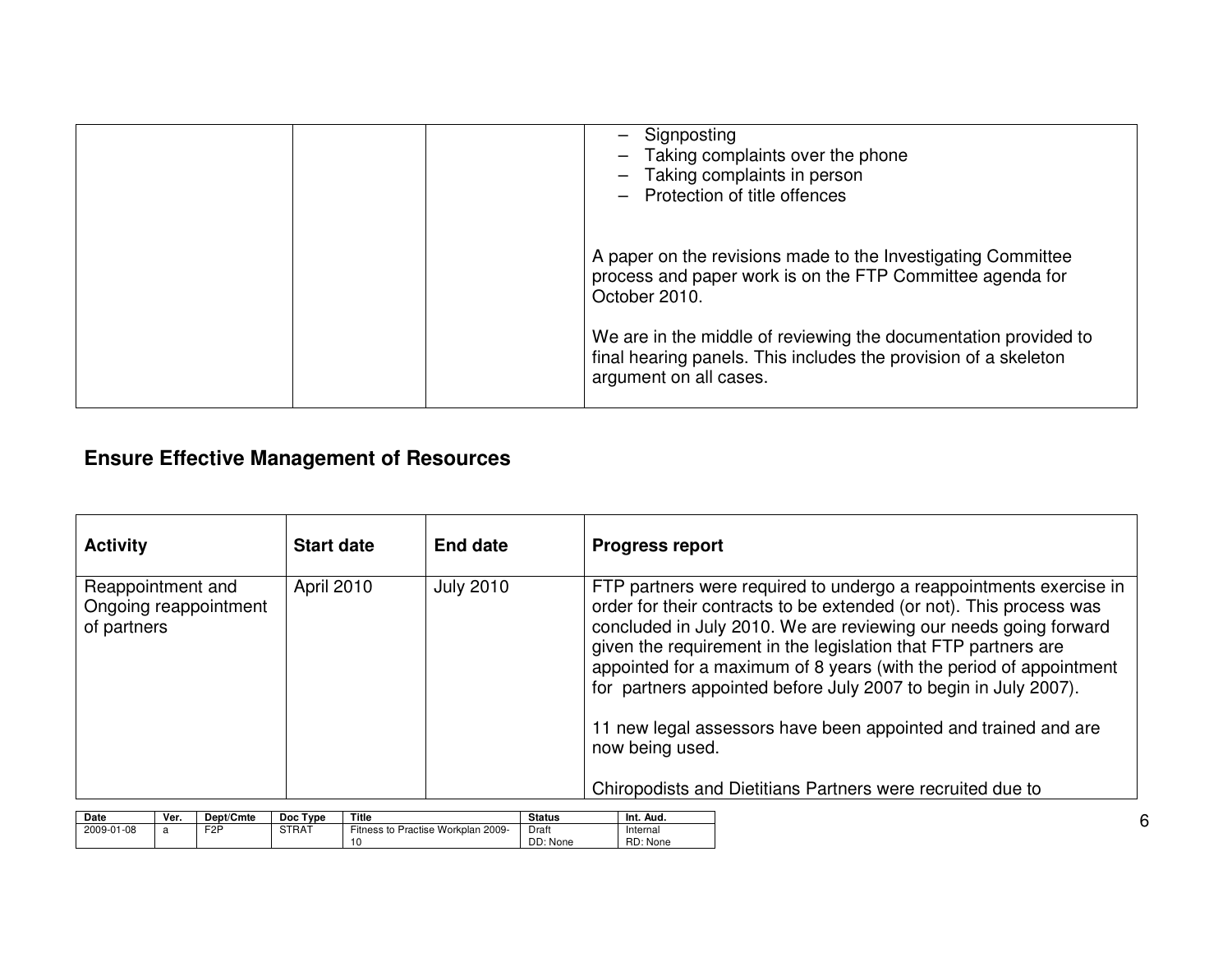|                                                          |            |            | insufficient numbers. Recruitment for new lay panel members is<br>currently ongoing.                                                                                                                                                                                                                                                                                                                                                                                                                                                                                                                                                                                                                                                                                                                                                                                                                                                |
|----------------------------------------------------------|------------|------------|-------------------------------------------------------------------------------------------------------------------------------------------------------------------------------------------------------------------------------------------------------------------------------------------------------------------------------------------------------------------------------------------------------------------------------------------------------------------------------------------------------------------------------------------------------------------------------------------------------------------------------------------------------------------------------------------------------------------------------------------------------------------------------------------------------------------------------------------------------------------------------------------------------------------------------------|
| Review "human<br>resources" within the<br>FTP department | April 2010 | April 2010 | A newly created position of Investigations Manager was created this<br>year. This post was filled by Zoe Maguire who is now responsible for<br>the management of the lead case managers. We have also<br>appointed two case support officers whose role it is to provide<br>administrative support to the case managers. We are currently<br>reviewing our requirements relating to ISA and Audit.                                                                                                                                                                                                                                                                                                                                                                                                                                                                                                                                  |
| Ongoing skills audit of<br>the FTP team                  | Ongoing    | Ongoing    | A series of workshops have been organised for Case Managers and<br>Case Support Officers at which training on a specific areas of the<br>process is given by Jonathan Bracken and the Lead Case Managers.<br>Three have taken place since April, and a further three are planned<br>over the course of the autumn/winter. The topics covered are:<br>$-$ Use of article 25(1)<br>Drafting allegations<br>Standard of acceptance for allegations<br><b>ICP</b> decisions<br>Consent orders<br>Risk assessment and interim orders<br>Other training undertaken by members of the team includes:<br>- BTEC in investigative practice<br>Presenting with impact<br>Advocacy<br>Introduction to supervision and team leadership<br>Project management<br>Assertiveness and confidence<br>Microsoft Excel<br><b>PA</b> skills<br><b>Health Professions Order</b><br>Time management<br>The Hearing Team are attending a two day course on |

| Date       | Ver. | Dept/Cmte        | Type<br>Doc  | Title                                    | <b>Status</b>     | Int.<br>Aud.         |
|------------|------|------------------|--------------|------------------------------------------|-------------------|----------------------|
| 2009-01-08 | പ    | F <sub>2</sub> P | <b>STRAT</b> | Fitness to Practise Workplan 2009-<br>10 | Draft<br>DD: None | Internal<br>RD: None |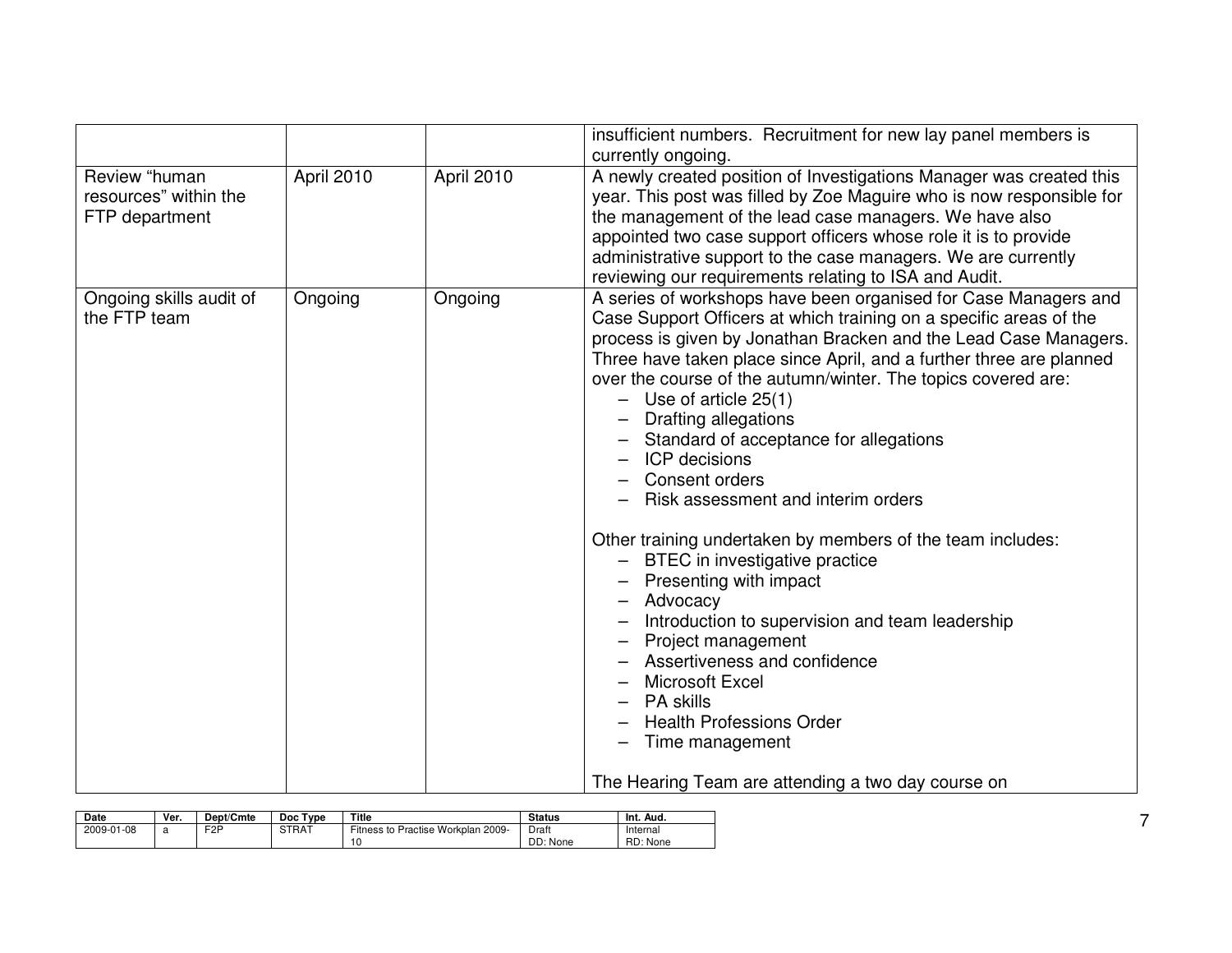|                                |         |         | 'Assertiveness' at the end of September 2010. The Lead Hearings<br>Officer also attended the 'Presenting with Impact' course.                                                                                                                |
|--------------------------------|---------|---------|----------------------------------------------------------------------------------------------------------------------------------------------------------------------------------------------------------------------------------------------|
|                                |         |         | Different members of the Hearing Team have also been to visit<br>suppliers for hearings and other regulator's proceedings to try to<br>improve communication and look for ways to make efficiencies in our<br>work where possible.           |
|                                |         |         | On 11 October 2010 a day has been arranged for FTP employees to<br>try to understand more about Council Members, their role and their<br>particular profession. Four Council Members are attending to give<br>presentations to the FTP team. |
| <b>Operational Forecasting</b> | Ongoing | Ongoing | This is an ongoing area of work                                                                                                                                                                                                              |
| <b>Budgetary Controls</b>      | Ongoing | Ongoing | We have engaged Blake Lapthorn to act on HPC's behalf to present<br>ten fitness to practise cases.                                                                                                                                           |

| <b>Date</b> | Ver. | Dept/Cmte        | Type<br>Doc  | Title                                              | <b>Status</b>     | Int.<br>Aud.         |
|-------------|------|------------------|--------------|----------------------------------------------------|-------------------|----------------------|
| 2009-01-08  |      | F <sub>2</sub> P | <b>STRAT</b> | <b>Fitness to Practise</b><br>Workplan 2009-<br>10 | Draft<br>DD: None | Internal<br>RD: None |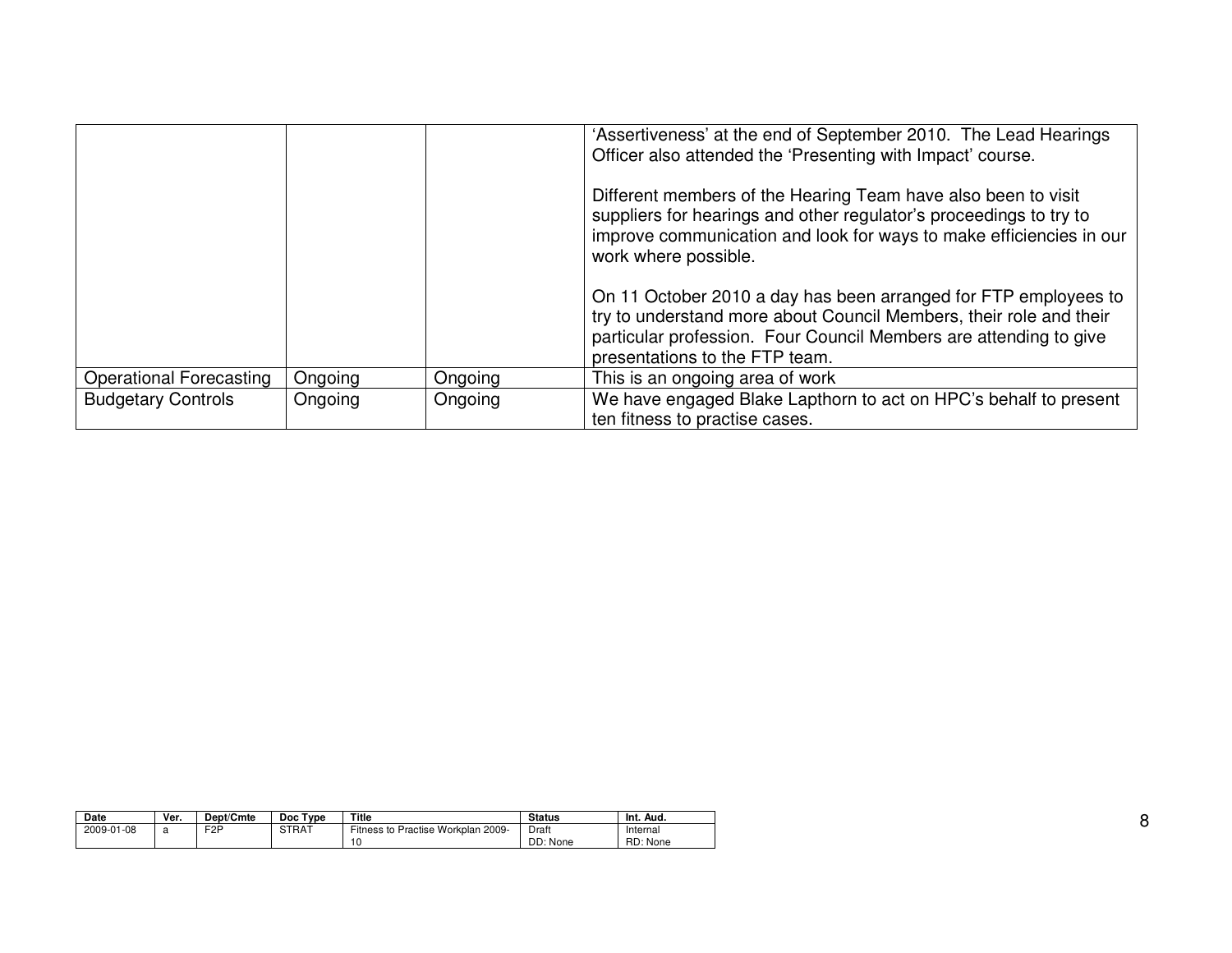

# **Update on expectations of complaints work**

| <b>Activity</b>                        | <b>Timescale</b> | <b>Update</b>                                                        |
|----------------------------------------|------------------|----------------------------------------------------------------------|
| Review website                         | May 2010         | Paper and approach considered and agreed                             |
| information policy                     |                  | by Fitness to Practise Committee in June 2010                        |
| Review information                     | April-           | Content currently being prepared with new                            |
| provided on the website                | December         | information due to go live in October 2010                           |
|                                        | 2010             |                                                                      |
|                                        |                  |                                                                      |
| Keep under review                      | Ongoing          | Revised practice note approved by Council in                         |
| standard of acceptance for             |                  | May 2010.                                                            |
| allegations                            |                  |                                                                      |
|                                        |                  |                                                                      |
|                                        |                  | Remains under review. Work being undertaken                          |
|                                        |                  | in relation to self referrals and updating the                       |
|                                        |                  | <b>Health and Character Policy</b>                                   |
| Alternative mechanisms to              | April-           | Literature review commissioned and                                   |
| resolve disputes                       | December<br>2010 | Committee due to consider a paper at its<br>meeting in October 2010. |
|                                        |                  |                                                                      |
|                                        |                  | A paper reviewing decisions reached by                               |
|                                        |                  | panels of the Investigating Committee and final                      |
|                                        |                  | hearing panels due to be considered by the                           |
|                                        |                  | Committee in October 2010                                            |
|                                        |                  |                                                                      |
|                                        |                  | Update on the use of "learning points" in                            |
|                                        |                  | Investigating Committees provided as a paper                         |
|                                        |                  | for the Committee in October 2010                                    |
| Review and update                      | April-           | Seminar took place on 3 June 2010 on the                             |
| <b>Existing Publications and</b>       | September        | expectations of complainants research. This                          |
| produce new publications               | 2010             | seminar also included reviewing a policy                             |
| where necessary                        |                  | statement on the meaning of fitness to                               |
| The fitness to                         |                  | practise.                                                            |
| practise process:                      |                  |                                                                      |
| Information for                        |                  | Policy statement on fitness to practise                              |
| employers                              |                  | approved by Council at its meeting in July                           |
| What happens if a<br>complaint is made |                  | 2010.                                                                |
| against me?                            |                  | New Brochures due to be published in                                 |
| How to make a                          |                  |                                                                      |
| complaint about a                      |                  |                                                                      |
|                                        |                  | October 2010                                                         |
| health professional                    |                  |                                                                      |